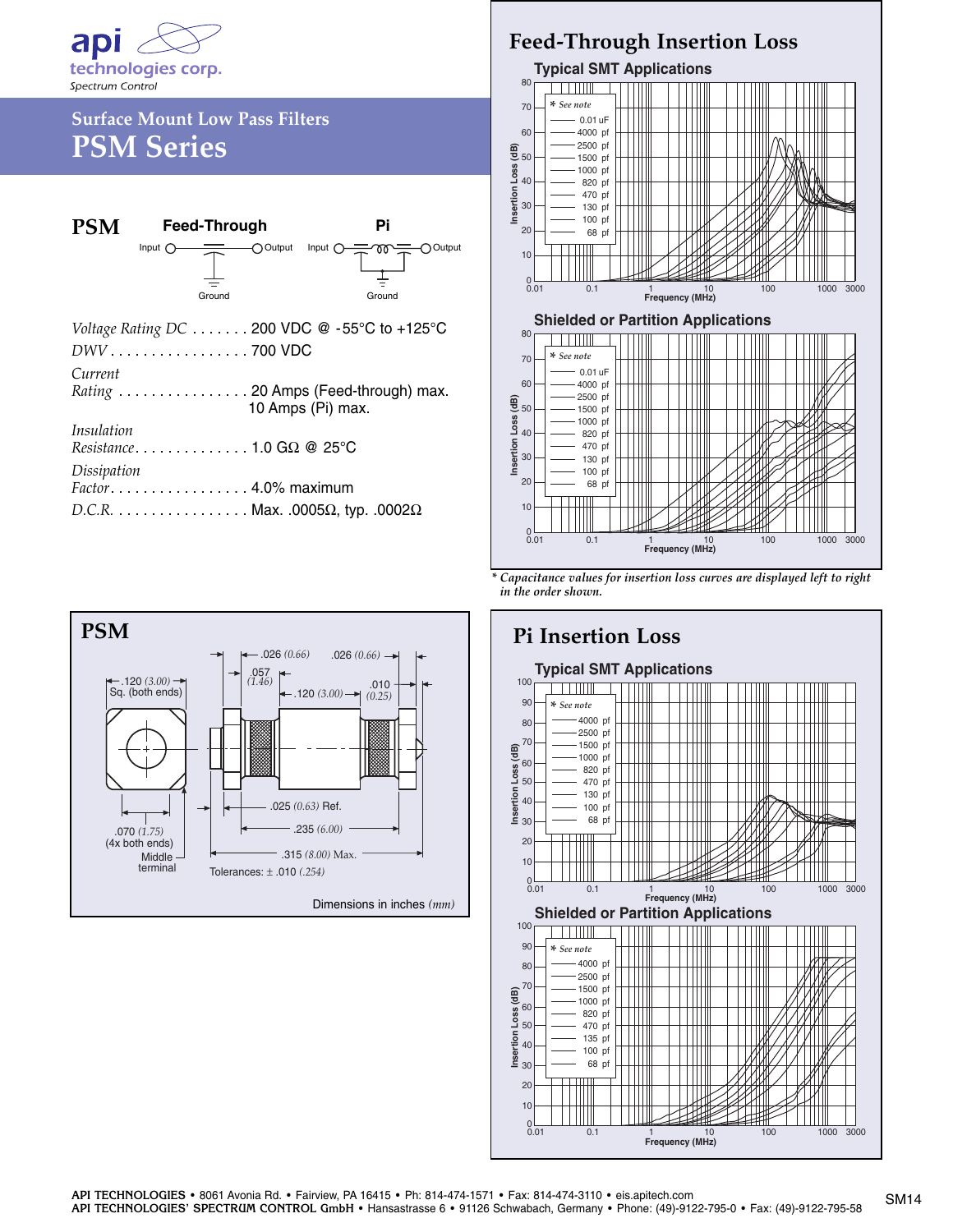

**Surface Mount Low Pass Filters PSM Series**

### **PSM Ordering Information** *Example:* **PSM4-402Z-20T0**



#### **Technical Notes**

- Soldering recommendations supplied upon request
- Reflow temperature limit is 250°C
- Unit weight is approximately 0.4 grams
- Tape and reel packaging available for automated assembly



## **PSM Recommended Board Pattern**



Solder paste pattern Recommended pad, must be able to support

continuous signal current  $X = 0.350$ " minimum for 1 oz. copper

- (0.036 mm thickness)  $X = 0.200$ " minimum for 2 oz. copper
- (0.071 mm thickness) For low current (10 Amp or less)

 $X = 0.130$ " minimum for 1 oz. copper (0.036 mm thickness for 10 Amp and 0.5 oz. copper - 0.018 mm thickness for 5 Amp or less)

Dimensions in inches *(mm)*